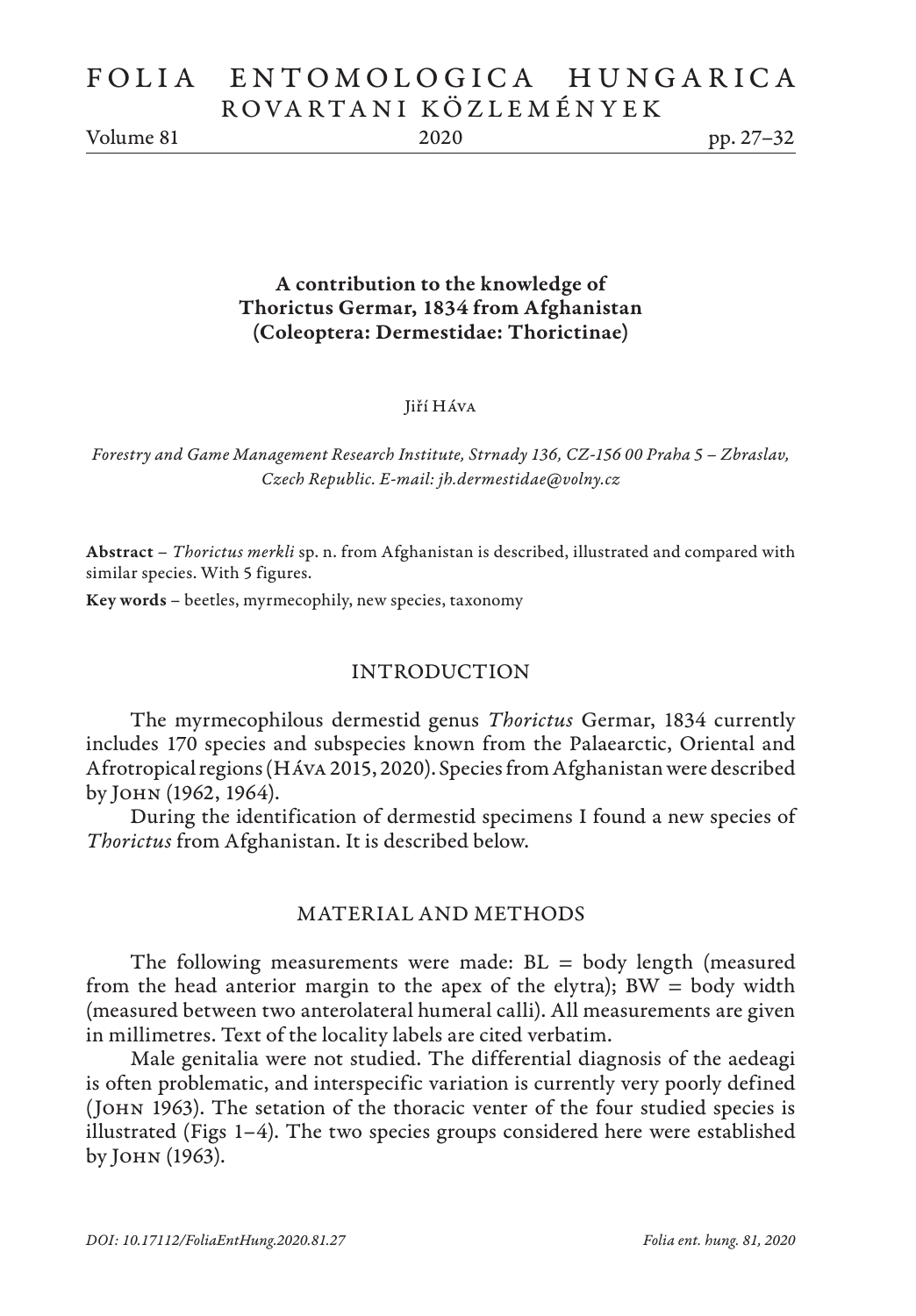The type specimens are deposited in the following collections: FGMRI = Forestry and Game Management Research Institute, Prague, Czech Republic; HNHM = Hungarian Natural History Museum, Budapest, Hungary.

### RESULTS

## *Thorictus walanganus* John, 1964 (Fig. 1)

*Type material* – Holotype: O-Afghanistan, Hindukusch, Walang, Salangtal, 2520 m, IX.1952, J. Klapperich (HNHM).

## *Thorictus khinjanus* John, 1964 (Fig. 2)

*Type material* – Holotype: O-Afghanistan, Hindukusch, Khinjantal, Do-Schak, 2500 m, 1.X.1952, J. Klapperich (HNHM).

> *Thorictus kabulanus* John, 1964 (Fig. 3)

*Type material* – Holotype: O-Afghanistan, Umgebung von Kabul, 1740 m, III.1953, J. Klapperich (HNHM).

## Thorictus merkli sp. n.

(Fig. 4)

*Type material* – Holotype: "Afghanistan-650, Col de Sabxxak (à 65 km au nord-est de Hérat), 4.vi.1959, K. Lindberg" / "Au bord d´une mare de torrent à 110 m au-dessous du col., Alt. 2340 m" (FGMRI). The holotype is provided with red, printed label with the text as follows: "HOLOTYPE *Thorictus merkli* sp. nov. Jiří Háva det. 2020".

*Description* – Body large (for a *Thorictus*), oval, dark brown, covered by short, yellow setae on dorsal and ventral surfaces. Measurements (mm): BL 2.53, BW 1.45. Head finely punctate with very short, yellow, recumbent setae. Labial palpi entirely brown. Antennae brown, with 11 antennomeres, antennal club compact, with 3 antennomeres, antennomere 11 short and broad, with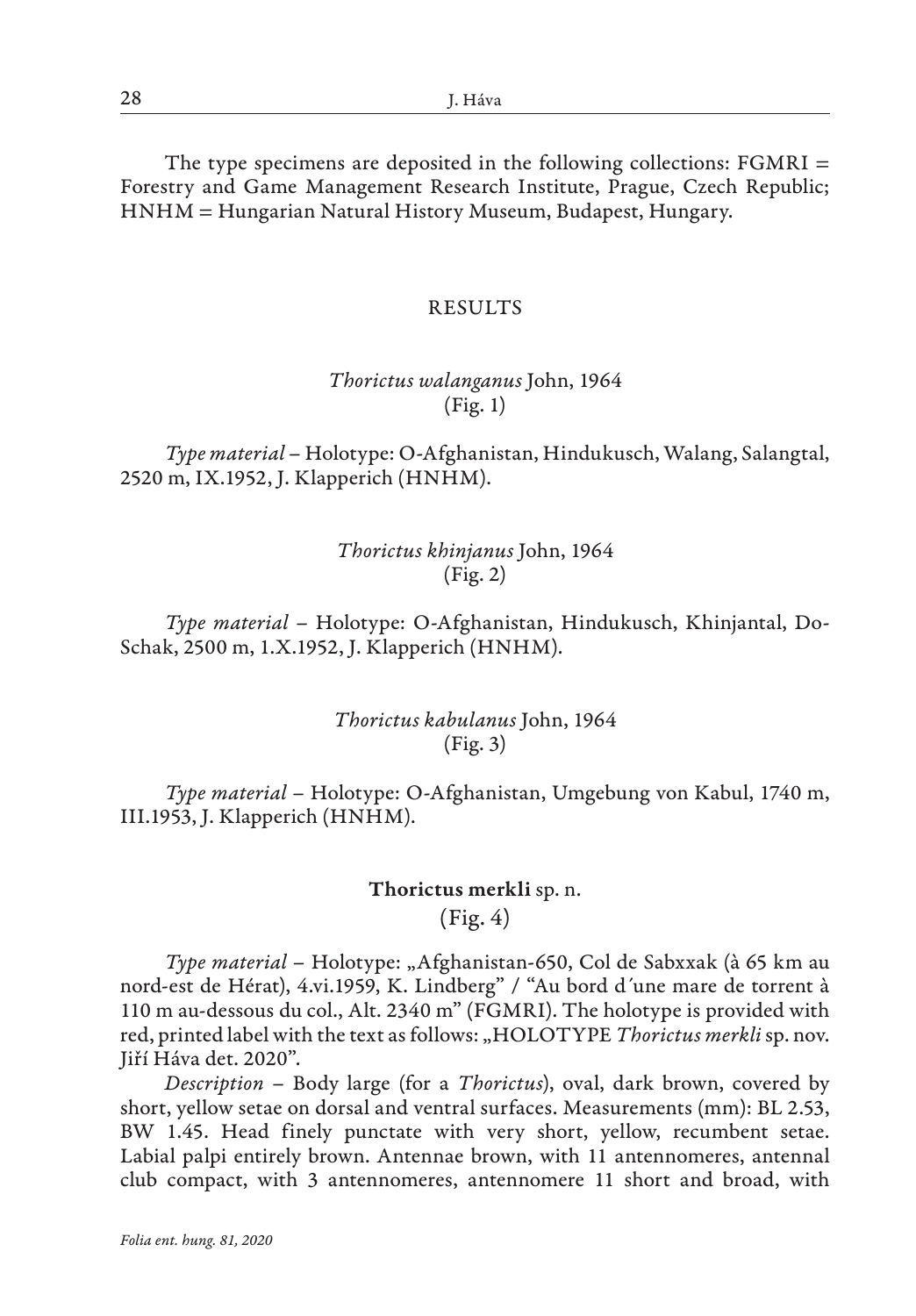short yellow setae. Eyes small with microsetae. Lateral eyes on head with very small granules. Pronotum as finely punctate as head, covered by short, yellow, recumbent setation. Lateral margin of pronotum without fine dentation. Posterior corners without long yellow setae. Ventral posterior pronotal corners without yellow setation. Scutellum small, triangular, without setation. Elytra very finely punctate, covered by short, recumbent, yellow setae; lateral yellow setation erect; with two depressions in anterior half near scutellum. Epipleuron finely punctate, anterior corners with large bump; bump coarsely punctured, with yellow setation. Prosternum coarsely punctate. Mesosternum with small, foveolate punctures. Metasternum finely punctate. Setation on margin of thoracic venter as on Fig. 4. Abdominal ventrites very finely punctate, covered by very short, recumbent, yellow setae. Striation on first abdominal ventrite very short. Legs dark brown, covered by golden-yellow setae.

*Differential diagnosis* – The new species belongs to the *T. orientalis* species group according to characters stated by John (1963), and is very similar to *Thorictus khinjanus* John, 1964 and *Thorictus walanganus* John, 1964, but differs from them by the setation on the thoracal margin in ventral view. From the extremely similar *Thorictus kabulanus* John, 1964 it differs by its shine and setation on the thoracal margins (Figs 1–4).

*Etymology* – Patronymic, dedicated to my friend and curator of Coleoptera in HNHM, Ottó Merkl.

### LIST OF *THORICTUS* SPECIES FROM AFGHANISTAN

The type localities of the seven species are indicated on Fig. 5.

*Thorictus angustus* John, 1964 *Thorictus kabulanus* John, 1964 *Thorictus kandaharicus* John, 1962 *Thorictus khinjanus* John, 1964 *Thorictus merkli* sp. n. *Thorictus quinquesulcatus* John, 1964 *Thorictus walanganus* John, 1964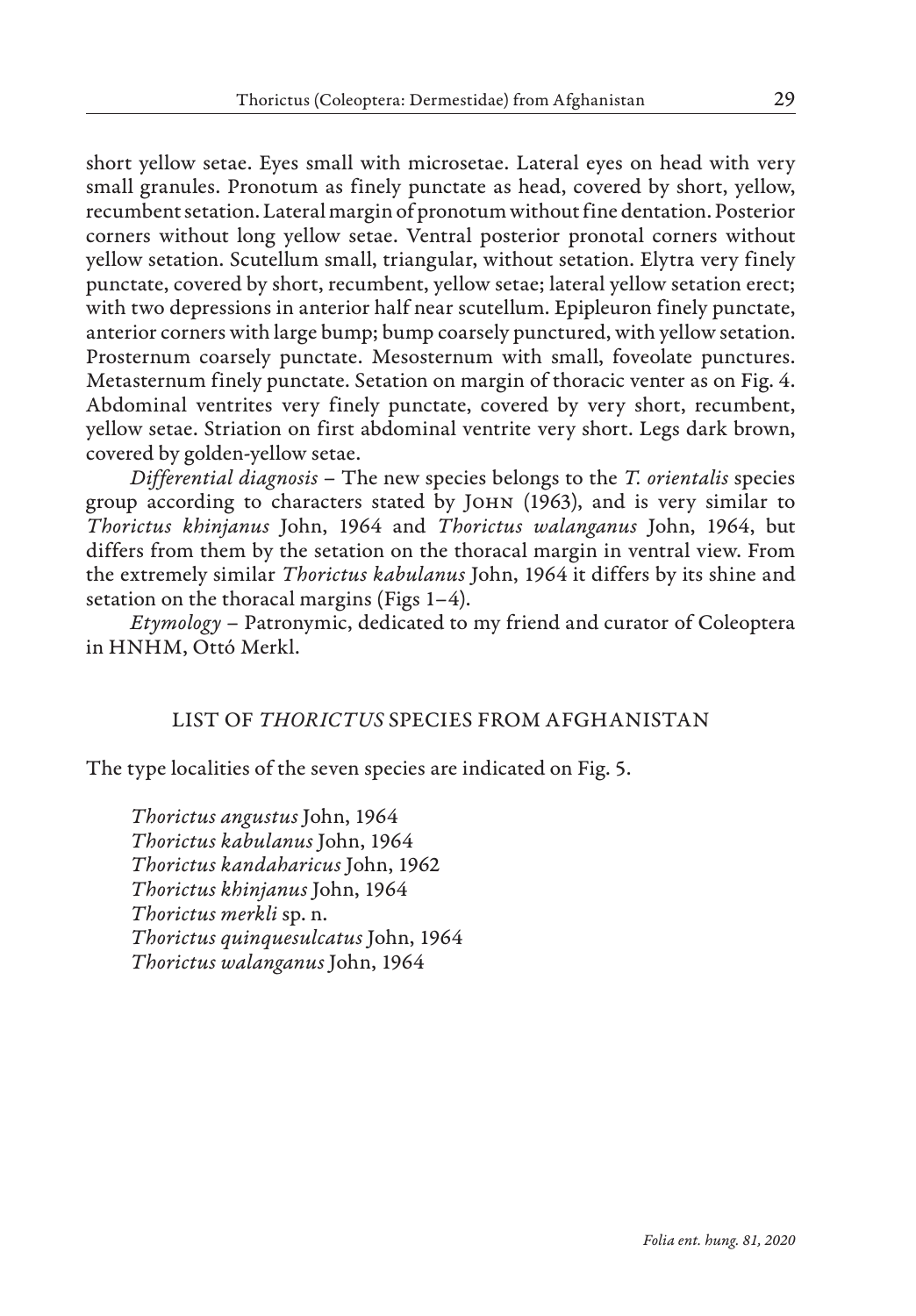

Figs 1–4. Setation of thoracal margin of *Thorictus* Germar, 1834 species, ventral view: 1 = *Thorictus walanganus* John, 1964, 2 = *Thorictus khinjanus* John, 1964, 3 = *Thorictus kabulanus* John, 1964, 4 = *Thorictus merkli* sp. n.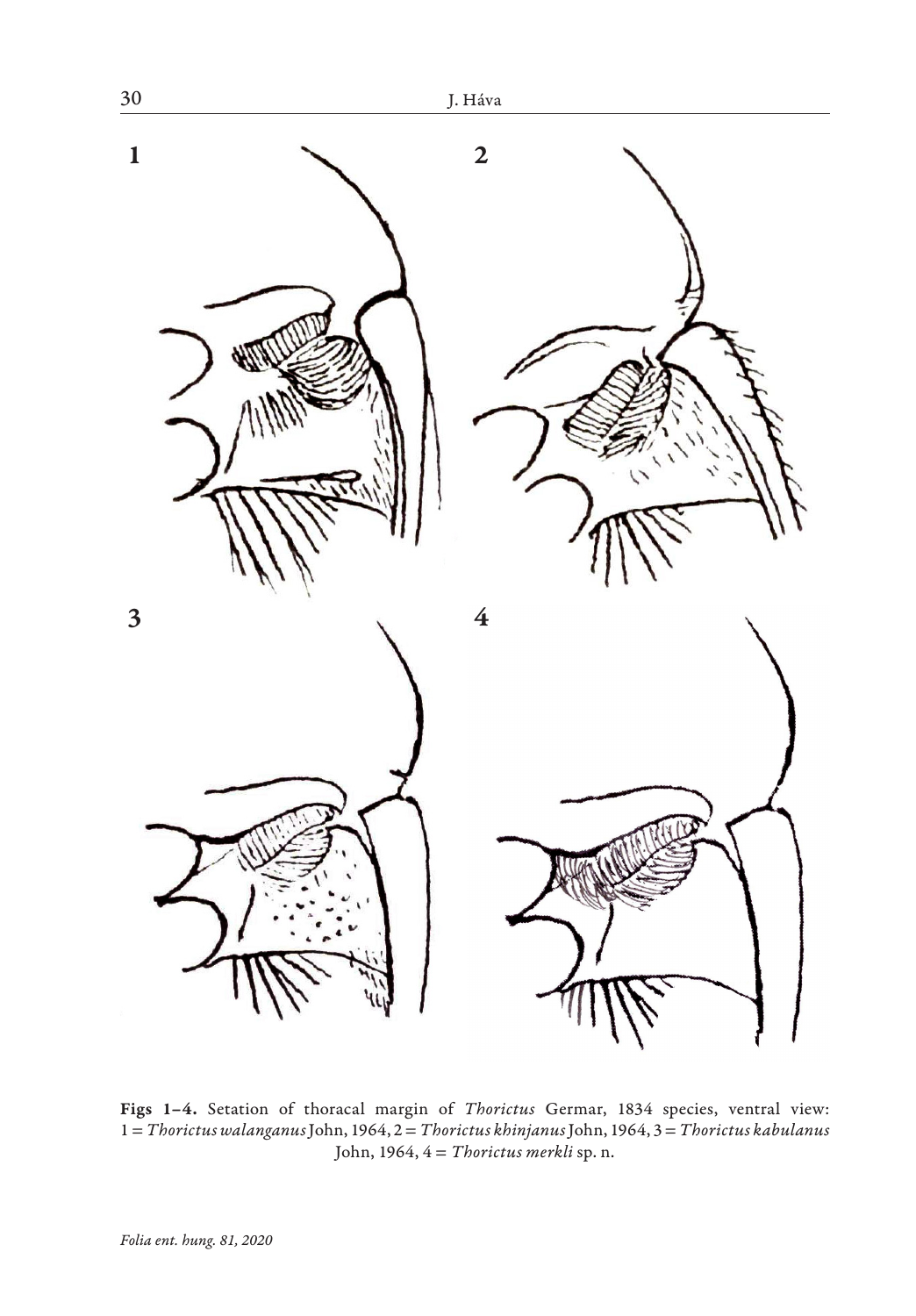

Fig. 5. Map of type localities of *Thorictus* Germar, 1834 species in Afghanistan: 1 = *T. kabulanus* John, 1964, 2 = *T. merkli* sp. n., 3 = *T. khinjanus* John, 1964, 4 = *T. walanganus* John, 1964, 5 = *T. kandaharicus* John, 1962, 6 = *T. angustus* John, 1964, 7 = *T. quinquesulcatus* John, 1964

*Acknowledgements* – I would like to thank my friend Ottó Merkl (HNHM) for the loan of the material studied here, and also anonymous reviewers for critical reading of my manuscript. The paper was supported by the Ministry of Agriculture of the Czech Republic, institutional support MZE-RO0118.

\*